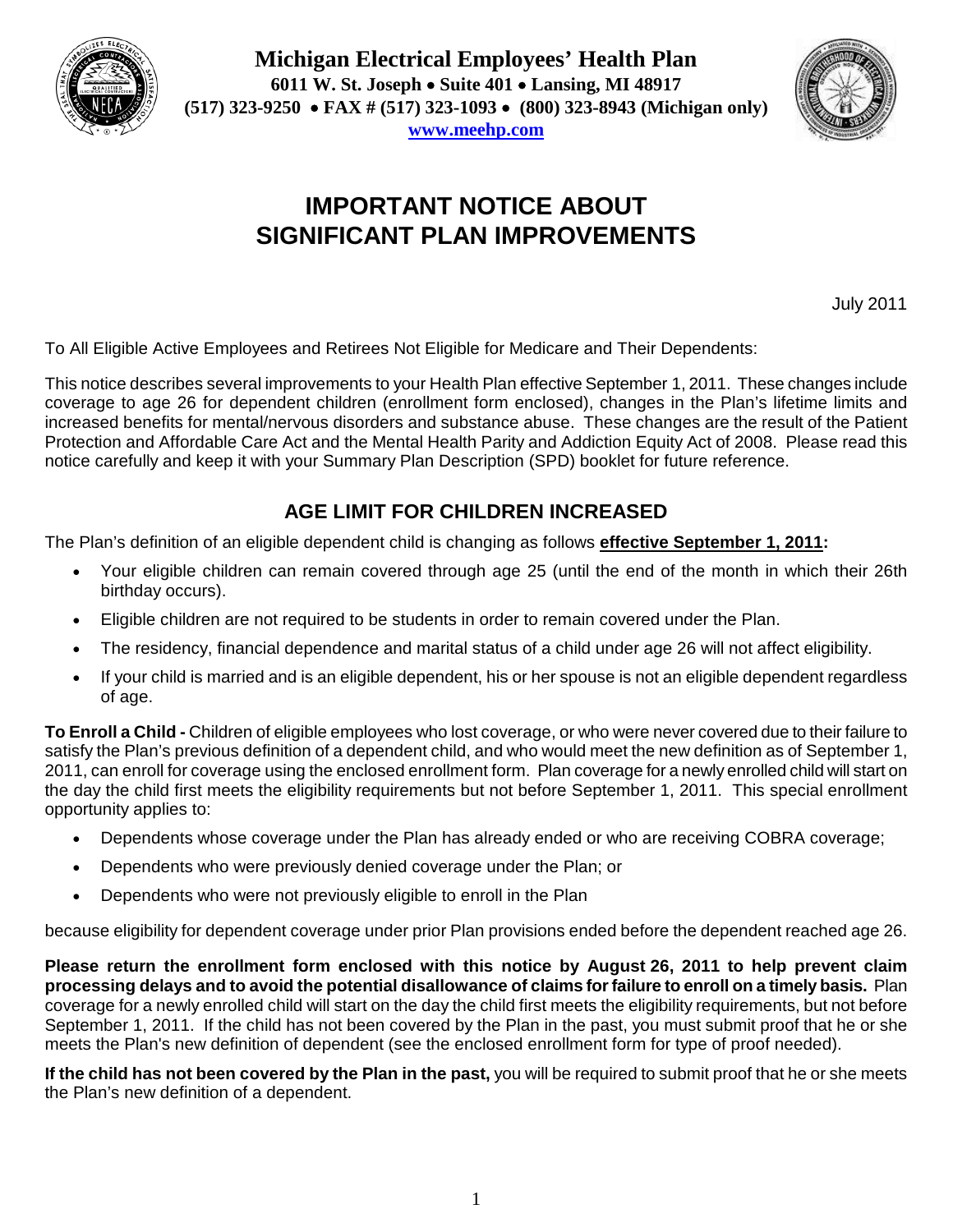**New Definition of 'Dependent' -** Because of the changes described above, the Plan's definition of "dependent" has been restated effective September 1, 2011 to read as follows:

## **DEPENDENT** - An individual who is:

- 1. Your spouse, provided you are not divorced or legally separated under a decree of separate maintenance.
- 2. Your child until the last day of the month of his or her 26th birthday.
- 3. Your unmarried, disabled child who is age 26 or older and who: (a) is dependent on you for more than half of his or her annual financial support; (b) is incapable of self-support due to mental retardation, mental incapacity or physical handicap; (c) became disabled while covered under the Plan and while a dependent; (d) remains disabled; and (e) has the same principal residence as you for more than half the calendar year except for temporary absences under special circumstances such as educational reasons or, alternatively, is not considered to be a "qualifying child" of the employee or another taxpayer. If a child meets all of these conditions, he will be covered under the Plan as long as you remain eligible. If you or your spouse apply for Social Security benefits, you should request Medicare coverage for your disabled child. If approved, and after the applicable waiting period for Medicare coverage, this Plan's benefits for the child will be coordinated with Medicare until you become covered under the Supplement to Medicare. At that time, the child will also be covered under the Supplement to Medicare Benefit, subject to the eligibility rules that apply to the Supplement to Medicare. The child must be a citizen or national of the United States or a resident of the United States, Canada or Mexico. This provision does not exclude an adopted child who does not meet the citizenship criteria if the child has the same principal residence as you, is a member of your household and you are a citizen or national of the United States.

For purposes of the Plan's definition of dependent, the term "child" includes your natural child, your legally adopted child or a child placed with you for adoption, and your stepchild.

The Plan will also cover your child for whom the Plan is required to provide benefits in accordance with a Qualified Medical Child Support Order (QMCSO) or a National Medical Support Notice, or if you are required by a domestic relations order or other court order to provide primary health benefits for the child. If you would like a copy of the Plan's procedures for determining whether a support order will be recognized, please contact the Plan Office.

In their sole discretion, the Trustees may require an employee to submit acceptable proof that a child is a dependent before a claim for the child will be processed. Please contact the Plan Office within 30 days of the birth or adoption of the new child.

**If an adult child has other coverage -** If your adult child has other group coverage the following will determine the order in which the plans will pay:

A plan covering an employed child will be primary over a plan covering the child as a dependent. If the child is married, the plan covering the child as an employee will pay first, the plan covering the child as a spouse will pay second, and the plan covering him as a dependent child will pay third.

Note: When a plan pays first, it pays its full benefits. When a plan pays second, it reduces its benefits so that the total paid by both plans does not exceed 100% of the allowable expenses on the claim. A plan that pays third will only pay benefits if there are unpaid allowable expenses after the first and second plans have paid.

If your child works for a contributing employer and is eligible under the Plan as an employee, the child will not be considered a dependent.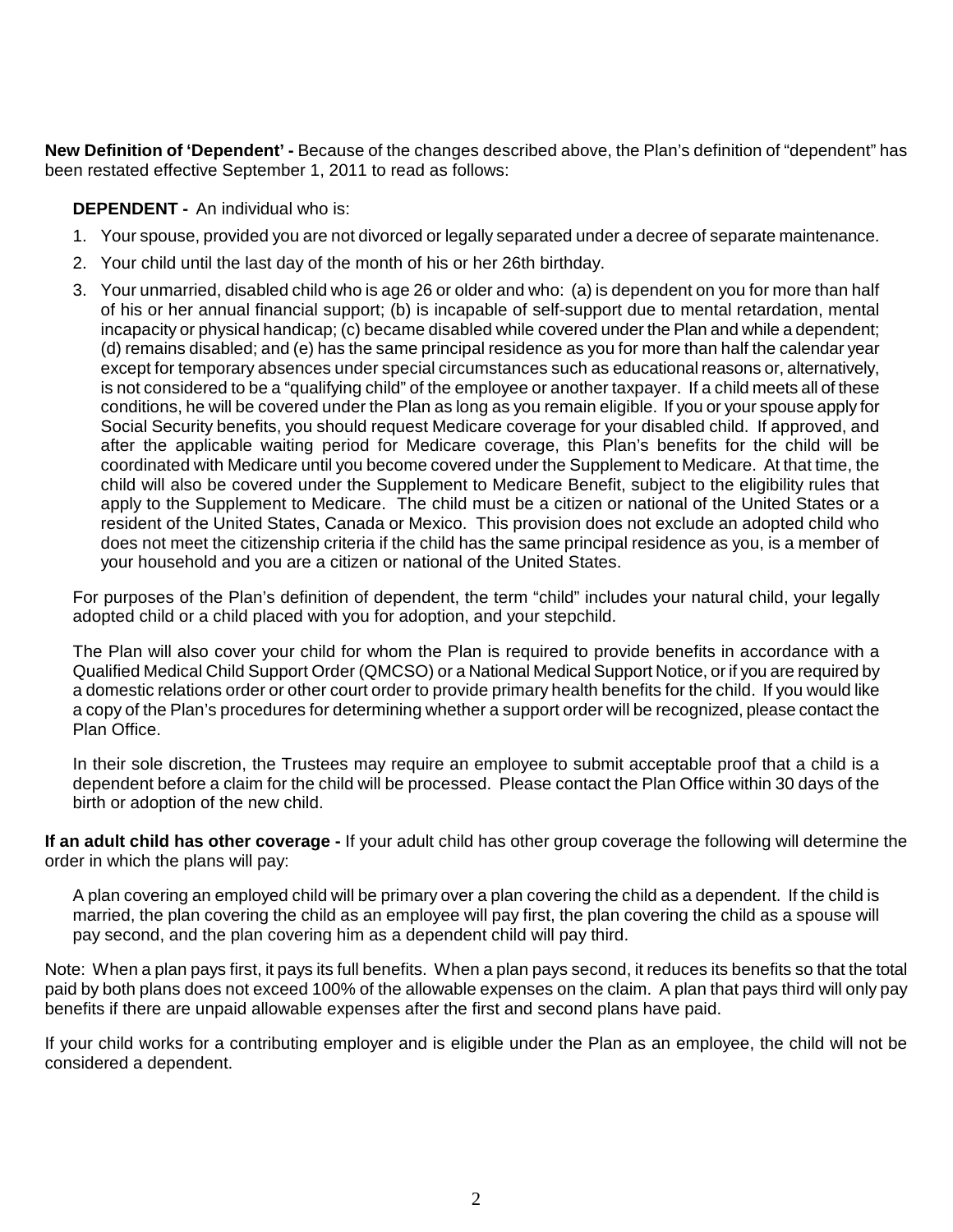## **BENEFIT IMPROVEMENTS**

## **Effective September 1, 2011:**

 **Lifetime Benefit Limit Removed -** The \$5,000,000-per-lifetime overall maximum applicable to the medical plan is being removed. In its place there will be a \$5,000,000 per-person limit applicable to all covered expenses incurred for essential benefits during a calendar year.

Note: The \$5,000,000 limit applies to all expenses a person incurs during a calendar year, even if there was an interruption in coverage or change in status, for example, from a dependent to an employee.

 **Transplant Limit Removed -** The \$1,000,000-per-transplant limit for covered transplants is also being removed. Benefits for covered transplants will only be subject to the overall annual maximums described above and other applicable Plan provisions.

## **INCREASED BENEFITS FOR MENTAL/NERVOUS DISORDERS AND SUBSTANCE ABUSE**

Covered expenses on and after September 1, 2011 for mental/nervous disorders and substance abuse will be paid the same as other covered medical expenses. The current limits on days and visits will no longer apply, nor will the dollar limit on outpatient treatment of substance abuse. In addition, your coinsurance amounts will count towards meeting the Plan's out-of-pocket limits and will be paid at 100% if the your out-of-pocket limit has been reached. However, costs for the treatment of mental/nervous disorders and substance abuse will be applied to the overall annual maximum dollar limit described in the previous section.

Covered expenses in excess of the calendar year deductible will be paid at the regular 80% PPO and 70% non-PPO payment percentages, or at 100% if the person's out-of-pocket limit has been reached. Remember: All percentages are based on the BCBS-approved amount.

Additionally:

- Pre-certification will apply to services for mental/nervous disorders and substance abuse only to the same extent that it does for medical/surgical services. Pre-certification is required for inpatient admissions, but not for outpatient treatment or office visits.
- The extension of major medical benefits described on page 40 of the Summary Plan Description booklet *will* apply to these conditions.
- "Substance abuse" is defined in the Plan as "alcoholism, alcohol abuse, drug addiction, drug abuse, or any other type of addiction to, abuse of, or dependency on any type of drug, narcotic or chemical, except nicotine."

## **NO PREEXISTING CONDITION LIMITATION FOR INDIVIDUALS UNDER AGE 19**

The Plan's preexisting condition exclusion will not apply to individuals age 0-18 on or after September 1, 2011. (The preexisting condition exclusion only applies to non-bargaining unit employees and employees earning early eligibility.)

## **BREAST PUMPS COVERED UNDER SPECIAL FUND**

Due to a recent IRS ruling, breast pumps and other lactation supplies will now be covered under the Special Fund program. This change is effective for claims incurred on or after January 1, 2010.